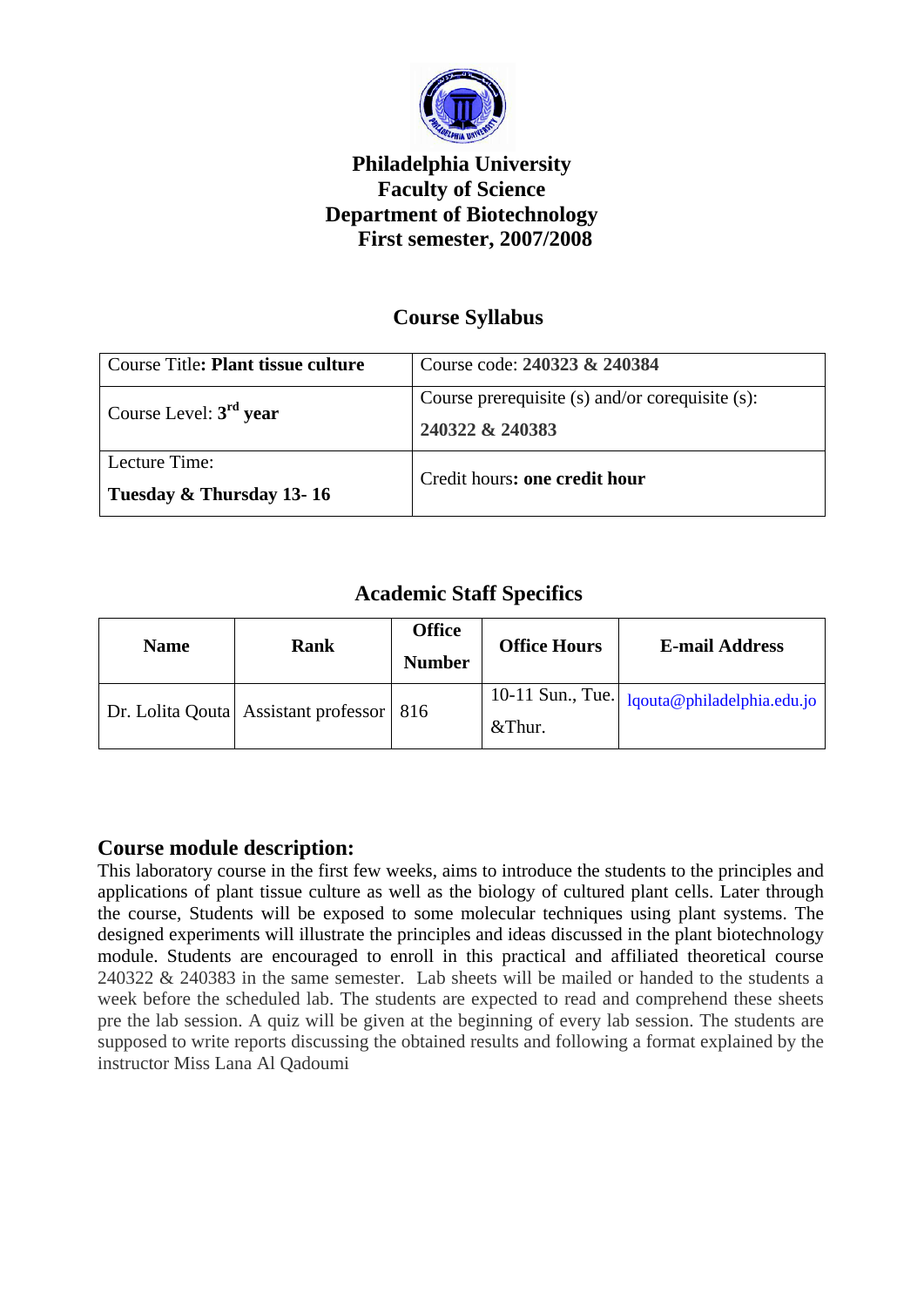### **Course module objectives:**

Upon the completion of this course, students are expected to

- Be able to work under aseptic conditions to cultivate different plant species and/or parts *in vitro*.
- Practice scientific thinking to analyze the experiments, keep records, and present results.
- Be able to use the current techniques in plant molecular biology, including RNA and DNA extraction, design of primers, electrophoresis and expression analysis.
- Be familiarized to the use of the plant websites like the Tair www.arabidopsis.org and www.ncbi.nlm.nih.gov

| Lab  | Title of the experiment                                                                               |
|------|-------------------------------------------------------------------------------------------------------|
| (1)  | Introduction                                                                                          |
|      | Media preparation, contamination tests, and sterilization                                             |
| (2)  | Germinating seeds under aseptic conditions                                                            |
| (3)  | using different explants, initiation<br>Callus cultures<br>and<br>subculturing                        |
| (4)  | Suspension cultures, initiation and monitoring growth of<br>cultures                                  |
| (5)  | Protoplast culture                                                                                    |
| (6)  | Design of primers, check on cultures, subculture if necessary<br>*****Mid term exam                   |
| (7)  | Extraction of RNA from Arabidopsis suspension cells, check<br>on cultures, subculture if necessary    |
| (8)  | Synthesis of cDNA, check on cultures, subculture if necessary                                         |
| (9)  | Amplification of cDNA with the primers, check on cultures,<br>subculture if necessary                 |
| (10) | Histology of Arabidopsis suspension cells, check on cultures,<br>subculture if necessary              |
| (11) | Extraction of pectin from Arabidopsis suspension cells, check<br>on cultures, subculture if necessary |
| (12) | Immuno-blotting of extracted pectin, check on cultures,<br>subculture if necessary                    |
| (13) | Final exam                                                                                            |

### **Course academic calendar**